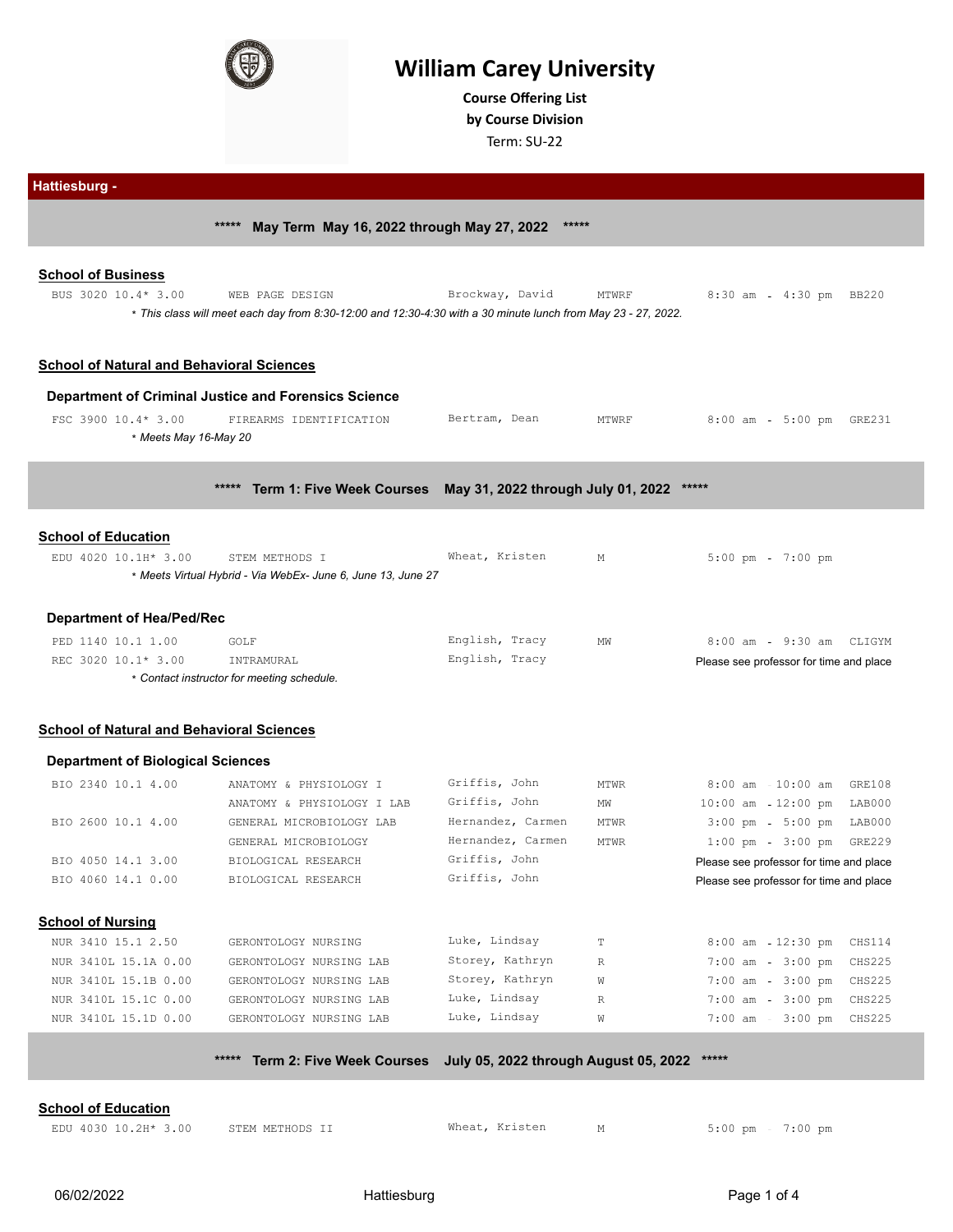\* *Meets Virtual Hybrid - Via WebX - July 11 and 25*

# **School of Natural and Behavioral Sciences**

#### **Department of Biological Sciences**

| BIO 2350 10.2 4.00   | ANATOMY & PHYSIOLOGY II     | Griffis, John   | MTWR         | $8:00$ am $-10:00$ am $GRE108$          |
|----------------------|-----------------------------|-----------------|--------------|-----------------------------------------|
|                      | ANATOMY & PHYSIOLOGY II LAB | Griffis, John   | MW           | 10:00 am - 12:00 pm LAB000              |
| BIO 4050 13.2 0.00   | BIOLOGICAL RESEARCH         | Lipka, Douglas  |              | Please see professor for time and place |
| BIO 4050 14.2 0.00   | BIOLOGICAL RESEARCH         | Griffis, John   |              | Please see professor for time and place |
|                      |                             |                 |              |                                         |
| School of Nursing    |                             |                 |              |                                         |
| NUR 3430 15.2 2.50   | MENTAL HEALTH NURSING       | Storey, Kathryn | T            | 12:30 pm CHS114<br>8:00 am              |
| NUR 3430L 15.2A 0.00 | MENTAL HEALTH NURSING LAB   | Holder, April   | $\mathbb{R}$ | 7:00 am - 3:00 pm CHS225                |
| NUR 3430L 15.2B 0.00 | MENTAL HEALTH NURSING LAB   | Storey, Kathryn | W            | $7:00$ am $-3:00$ pm<br>CHS225          |
| NUR 3430L 15.2C 0.00 | MENTAL HEALTH NURSING LAB   | Storey, Kathryn | $\mathbb{R}$ | $7:00$ am<br>$3:00$ pm<br>CHS225        |
|                      |                             |                 |              |                                         |

# **\*\*\*\*\* Term for Ten Week Courses May 31, 2022 through August 05, 2022 \*\*\*\*\***

# **School of Arts and Letters**

|                                                 | <b>Department of Theatre/Communication</b>                                                                                                 |                  |              |                                         |              |
|-------------------------------------------------|--------------------------------------------------------------------------------------------------------------------------------------------|------------------|--------------|-----------------------------------------|--------------|
| COM 1010 10 3.00                                | PUBLIC SPEAKING                                                                                                                            | Knight, Gregory  | TR.          | $12:15$ pm<br>$10:15$ am                | AAB102       |
| COM 2020 10 3.00                                | INTERPERSONAL COMMUNICATION                                                                                                                | Knight, Gregory  | MW           | $10:15$ am<br>$12:15$ pm                | AAB102       |
|                                                 |                                                                                                                                            |                  |              |                                         |              |
| <b>School of Business</b><br>BUS 1020 18H* 3.00 | FUNDAMENTAL COMPUTER CONCEP                                                                                                                | Brockway, David  | $\mathbb{R}$ | $5:55$ pm<br>$9:45$ pm                  | BB220        |
|                                                 | * Hybrid class. Students are required to meet in the classroom on June 2, June 30, and August 4, 2022.<br>\$111.70 Extra Bookstore Charge  |                  |              |                                         |              |
| BUS 3140 18 3.00                                | PRINCIPLES OF MANAGEMENT                                                                                                                   | Wright, Carter   | W            | $5:55$ pm - $9:45$ pm                   | <b>BB214</b> |
| BUS 3150 18H* 3.00                              | MANAGERIAL FINANCE                                                                                                                         | Madaris, Michael | $\mathbf T$  | $9:45$ pm<br>$5:55$ pm                  | <b>BB215</b> |
|                                                 | * Hybrid class. Students are required to meet in the classroom on May 31, June 21, July 19, and August 2, 2022.                            |                  |              |                                         |              |
| BUS 4250 18H* 3.00                              | MARKETING RESEARCH                                                                                                                         | Wright, Carter   | М            | $5:55$ pm<br>$9:45$ pm                  | <b>BB215</b> |
| 2022                                            | * Hybrid class. Students are required to meet in the classroom June 6, June 13, June 20, June 27, July 11, July 18, July 25, and August 1, |                  |              |                                         |              |
| BUS 4810 18 3.00                                | BUSINESS PRACTICUM I                                                                                                                       | Dale, Cheryl     | W            | $5:55$ pm - $9:45$ pm                   | <b>BB139</b> |
| BUS 4820 18 1.00                                | BUSINESS PRACTICUM II                                                                                                                      | Dale, Cheryl     | W            | $5:55$ pm<br>$9:45$ pm                  | <b>BB139</b> |
| BUS 4970 18 3.00                                | INTERNSHIP IN BUSINESS                                                                                                                     | Dale, Cheryl     |              | Please see professor for time and place |              |
|                                                 |                                                                                                                                            |                  |              |                                         |              |

## **School of Education**

#### **Department of Hea/Ped/Rec**

| PEG 1810 10 1.00                                                                                         | INTERCOLLEGIATE TRACK & FIE | Knight, Steven         |  | Please see professor for time and place |  |  |
|----------------------------------------------------------------------------------------------------------|-----------------------------|------------------------|--|-----------------------------------------|--|--|
| REC 3050 10H* 3.00                                                                                       | PRACTICUM IN RECREATION     | Hartfield, Joseph<br>M |  | 2:00 pm 5:00 pm LRS120                  |  |  |
| * *Hybrid, must attend the first class meeting June 1, 2022. Afterwards, will create schedule with YMCA. |                             |                        |  |                                         |  |  |

#### **School of Music**

#### **School of Music**

| MCC 4900 11 1.00 | APPLIED CONDUCTING: INSTRUM | Dykes, Wesley   | Please see professor for time and place |
|------------------|-----------------------------|-----------------|-----------------------------------------|
| MTH 4970 10 2.00 | INTERNSHIP IN MUSIC THERAPY | Pierce IV, Jim  | Please see professor for time and place |
| MUB 0010 13 0.00 | UPPER LEVEL EXAM: TROMBONE  | Dykes, Kyle     | Please see professor for time and place |
| MUB 2330 13 1.00 | SO. APPLIED TROMBONE: MAJOR | Dykes, Kyle     | Please see professor for time and place |
| MUC 0030 10 0.00 | FINAL PROJECT               | Hardin, Brandon | Please see professor for time and place |
| MUD 1310 10 1.00 | FR. APPLIED PERCUSSION: MAJ | Brown, James    | Please see professor for time and place |
| MUD 2310 10 1.00 | SO. APPLIED PERCUSSION: MAJ | Brown, James    | Please see professor for time and place |
|                  |                             |                 |                                         |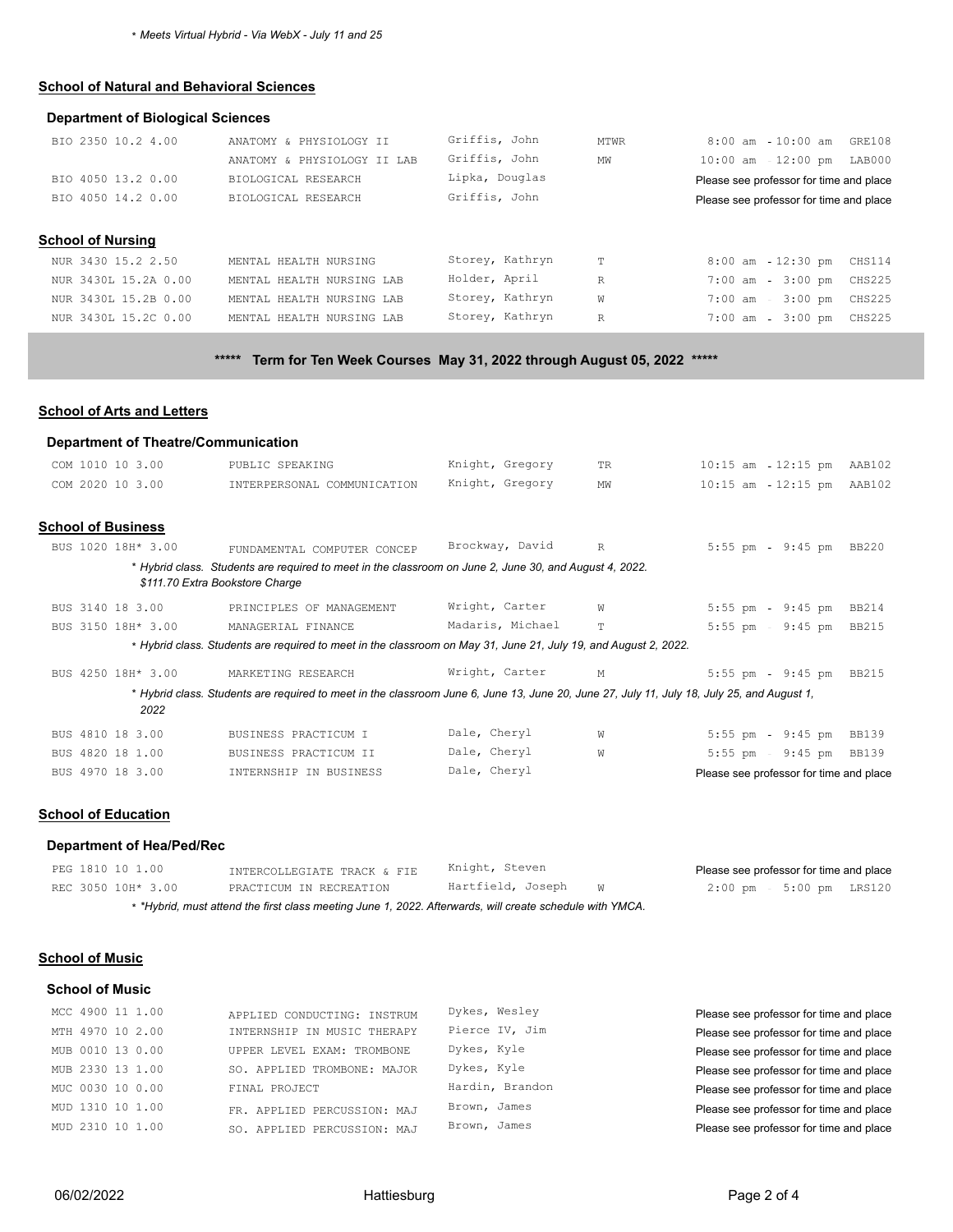| MUD 3310 10 1.00    | JR APPLIED PERCUSSION: MAJO | Brown, James      | Please see professor for time and place |
|---------------------|-----------------------------|-------------------|-----------------------------------------|
| MUD 4310 10 1.00    | SR. APPLIED PERCUSSION: MAJ | Brown, James      | Please see professor for time and place |
| MUG 0010 10 0.00    | UPPER LEVEL EXAM: GUITAR    | Bryan, David      | Please see professor for time and place |
| MUG 2300 10 1.00    | SOPHOMORE APPLIED GUITAR: M | Bryan, David      | Please see professor for time and place |
| MUP 0000 10 0.00    | PROFICIENCY EXAM: PIANO     | Mathis, Christina | Please see professor for time and place |
| MUP 1100 10 1.00    | FR. APPLIED PIANO: NON-MAJO | Murphy, Brian     | Please see professor for time and place |
| MUP 1300 10 1.00    | FR. APPLIED PIANO: MAJOR    | Murphy, Brian     | Please see professor for time and place |
| MUP 2100 10 1.00    | SO. APPLIED PIANO: NON-MAJO | Murphy, Brian     | Please see professor for time and place |
| MUP 2300 10 1.00    | SO. APPLIED PIANO: MAJOR    | Murphy, Brian     | Please see professor for time and place |
| 3300 10 1.00<br>MUP | JR. APPLIED PIANO: MAJOR    | Murphy, Brian     | Please see professor for time and place |
| MUP 4300 10 1.00    | SR. APPLIED PIANO: MAJOR    | Murphy, Brian     | Please see professor for time and place |
| MUV 1100 15 1.00    | FR. APPLIED VOCE: NON-MAJOR | Dykes, Michelle   | Please see professor for time and place |
| MUV 1300 15 1.00    | FR. APPLIED VOICE: MAJOR    | Dykes, Michelle   | Please see professor for time and place |
| MUV 2100 15 1.00    | SO. APPLIED VOICE: NON-MAJO | Dykes, Michelle   | Please see professor for time and place |
| MUV 2300 15 1.00    | SO. APPLIED VOICE: MAJOR    | Dykes, Michelle   | Please see professor for time and place |
| MUV 3300 15 1.00    | JR. APPLIED VOICE: MAJOR    | Dykes, Michelle   | Please see professor for time and place |
| MUV 4300 15 1.00    | SR. APPLIED VOICE: MAJOR    | Dykes, Michelle   | Please see professor for time and place |
| MUW 1130 10 1.00    | FR. APPLIED CLARINET: NON-M | Dykes, Michelle   | Please see professor for time and place |
| MUW 1330 10 1.00    | FR. APPLIED CLARINET: MAJOR | Dykes, Michelle   | Please see professor for time and place |
| MUW 2130 10 1.00    | SO. APPLIED CLARINET: NON-M | Dykes, Michelle   | Please see professor for time and place |
| MUW 2330 10 1.00    | SO. APPLIED CLARINET: MAJOR | Dykes, Michelle   | Please see professor for time and place |
| MUW 3330 10 1.00    | JR. APPLIED CLARINET: MAJOR | Dykes, Michelle   | Please see professor for time and place |
| MUW 4330 10 1.00    | SR. APPLIED CLARINET: MAJOR | Dykes, Michelle   | Please see professor for time and place |
|                     |                             |                   |                                         |

#### **School of Natural and Behavioral Sciences**

#### **Department of Biological Sciences**

| BIO 3060 10 3.00                       | INTRODUCTION TO PHARMACOLOG                                                              | Leonard, Stuart    | TR.          | $10:15$ am $-12:15$ pm<br>GRE219                |
|----------------------------------------|------------------------------------------------------------------------------------------|--------------------|--------------|-------------------------------------------------|
| BIO 3550 18H* 3.00                     | BIOETHICS                                                                                | Roark, Everett     | М            | $3:00$ pm<br>$5:00 \text{ pm}$<br><b>GRE200</b> |
|                                        | * First class meeting first Monday of trimester, other class meetings TBD by instructors |                    |              |                                                 |
| BIO 4050 11 0.00                       | BIOLOGICAL RESEARCH                                                                      | Rauch, III, Thomas |              | Please see professor for time and place         |
| BIO 4050 12 0.00                       | BIOLOGICAL RESEARCH                                                                      | Hodges, Tyler      | W            | $3:30$ pm<br>$5:00$ pm                          |
| BIO 4050 16 0.00                       | BIOLOGICAL RESEARCH                                                                      | Brook, Jessica     |              | Please see professor for time and place         |
| BIO 4050 17 0.00                       | BIOLOGICAL RESEARCH                                                                      | May, Julie         |              | Please see professor for time and place         |
| BIO 4050 18* 3.00                      | BIOLOGICAL RESEARCH                                                                      | Ali, Laila         |              | Please see professor for time and place         |
|                                        | * Education Enrollment Only                                                              |                    |              |                                                 |
| BIO 4060 10 0.00                       | BIOLOGICAL RESEARCH                                                                      | Pipkins, Haley     |              | Please see professor for time and place         |
| BIO 4060 12 0.00                       | BIOLOGICAL RESEARCH                                                                      | Hodges, Tyler      | W            | $3:30$ pm<br>$5:00$ pm                          |
| BIO 4060 17 0.00                       | BIOLOGICAL RESEARCH                                                                      | May, Julie         |              | Please see professor for time and place         |
| BIO 4700 18H* 3.00                     | CELL PHYSIOLOGY                                                                          | Daniels, Marc      | $\mathbb{R}$ | 8:00 pm 10:00 pm GRE200                         |
|                                        | * Meeting dates for this course are:<br>June 2nd, 16th, July 7th, 21st, Aug 4th          |                    |              |                                                 |
| <b>Department of Chemistry/Physics</b> |                                                                                          |                    |              |                                                 |
| CHE 1010 18H* 4.00                     | GENERAL CHEMISTRY I                                                                      | McNatt, Michael    | М            | 6:00 pm - 9:00 pm GRE80                         |
|                                        | * Class meetings TBD by instructor                                                       |                    |              |                                                 |
| <b>Department of Psychology</b>        |                                                                                          |                    |              |                                                 |
| GER 4970 10* 3.00                      | INTERNSHIP IN GERONTOLOGY                                                                | Baugh, Frank       | MW           | 4:55 pm - 5:54 pm GRE108                        |
| * 90% ONLINE                           |                                                                                          |                    |              |                                                 |
|                                        | Meets FIRST Week via WEBEX. Wednesday, June 2, 2021                                      |                    |              |                                                 |
| PSY 3270 10H* 3.00                     | COUNSELING PSYCHOLOGY                                                                    | Lee, Tony          | М            | $10:15$ am $-12:15$ pm                          |
|                                        | * Will meet each Monday via WebEx.                                                       |                    |              |                                                 |
| PSY 3510 11H* 3.00                     | INTRODUCTION TO PSYCHOLOGIC                                                              | Long, Debra        | $\mathbb R$  | $5:55$ pm - $6:54$ pm                           |
|                                        | * Meets through WebEx every Thursday.                                                    |                    |              |                                                 |
| PSY 4800 10H* 3.00                     | PRACTICUM IN PSYCHOLOGY                                                                  | Futral, Gregory    |              | Please see professor for time and place         |
|                                        |                                                                                          |                    |              |                                                 |